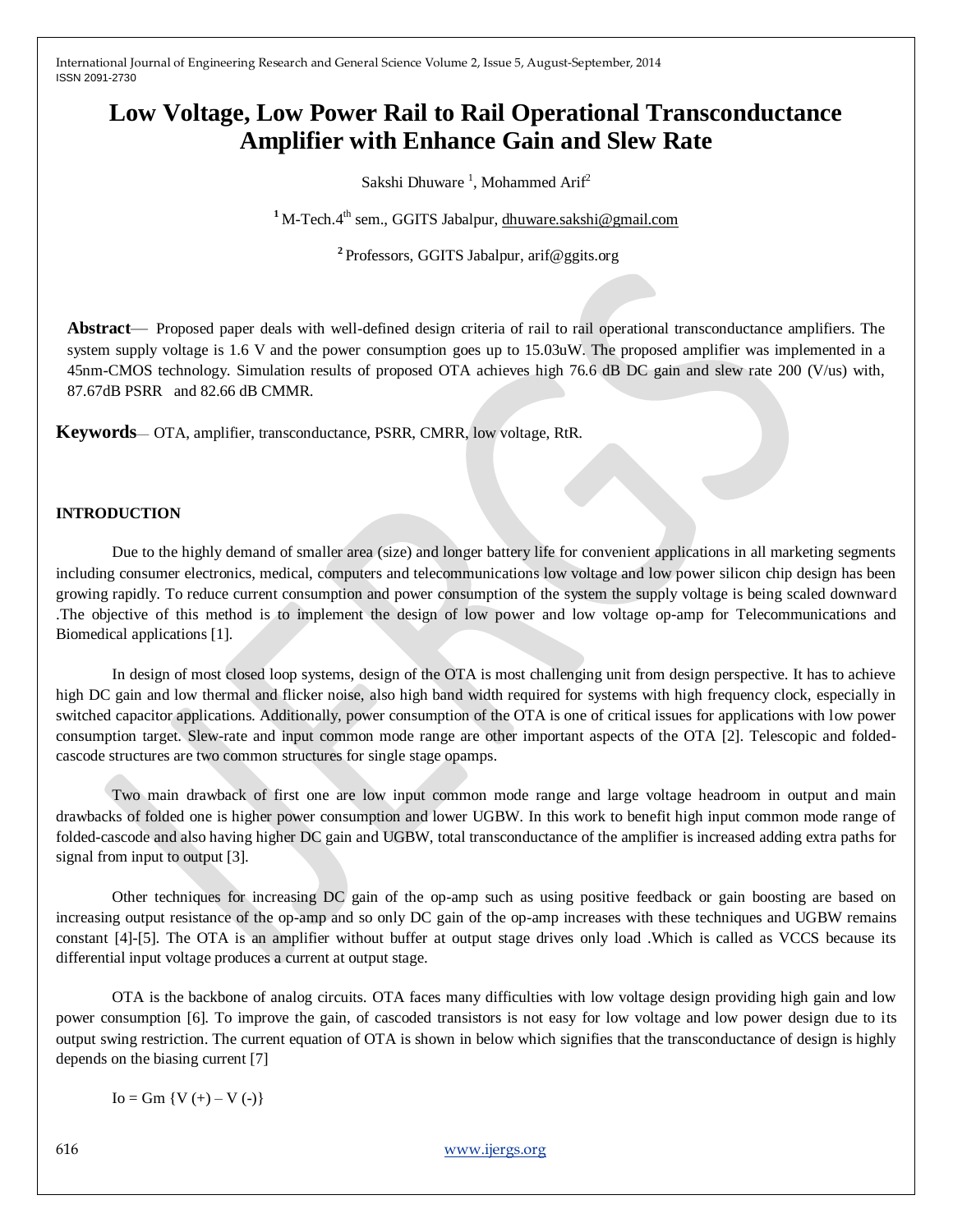The proposed amplifier has giving better performance and consuming a fraction of the power at less supply voltage.

The design procedure is based on following main parameters: noise, phase margin, gain, load capacitance, slew rate(SR), input common mode range, common mode rejection ratio(CMRR)and power mode rejection ratio (PSRR) with less power consumption.

### **PROPOSED METHODOLOGY**

As the input stage, the differential amplifier is used for operational amplifiers .the problem is that it behaves as a differential amplifier only over a limited range of common –mode input. Therefore, to make the operational amplifier versatile, its input stage should work for RtR common- mode input range .the most common method to achieve this range is to use a complementary differential amplifier at the input stage. Where N1, N2 and P1, P2 constitute the n- type and p-type differential input pairs, respectively.

The N-MOS differential pair is shown in fig 1.in which input pair, N1 & N2, is able to reach the positive supply rail. The range extends from the positive supply to (Vgs,  $n + VDsat$ , b) above the negative supply. This minimum voltage is needed to keep the NMOS differential pair and the tail current source in saturation. The role of tail current source is to suppress the effect of input CM level variations on the operation of N1 and N2 and the output level .A similar analysis can be carried out for the PMOS differential pair.

The proposed circuit is shown in fig. 2. RtR input means that input signal can be anywhere between the supply voltages with all the transistors in the saturation region.

To have a RtR common mode input range, two complementary differential pairs are required to form the input stage .Nchannel input pair,N1 & N2, is able to reach the positive supply rail while the P- channel input pair, P1 & P2, is able to reach the negative supply rail.



**Fig.1** NMOS differential pair

The constant-gm control circuit is achieved through transistor N3-N6 and P3-P6.this circuit maintains a constant tail current when either of the two differential pairs goes off. Vbn\_tail and Vbp\_tail is the control voltage of N3 and P3 MOSFET.

 $g_{m, np} = g_{m, n} + g_{m, p}$ 

$$
g_{m, n} = \sqrt{2\mu_n C_{ox}(W/L)} I_D
$$

Where  $g_{m,n}$  and  $g_{m,p}$  are the transconductance of NMOS and PMOS respectively.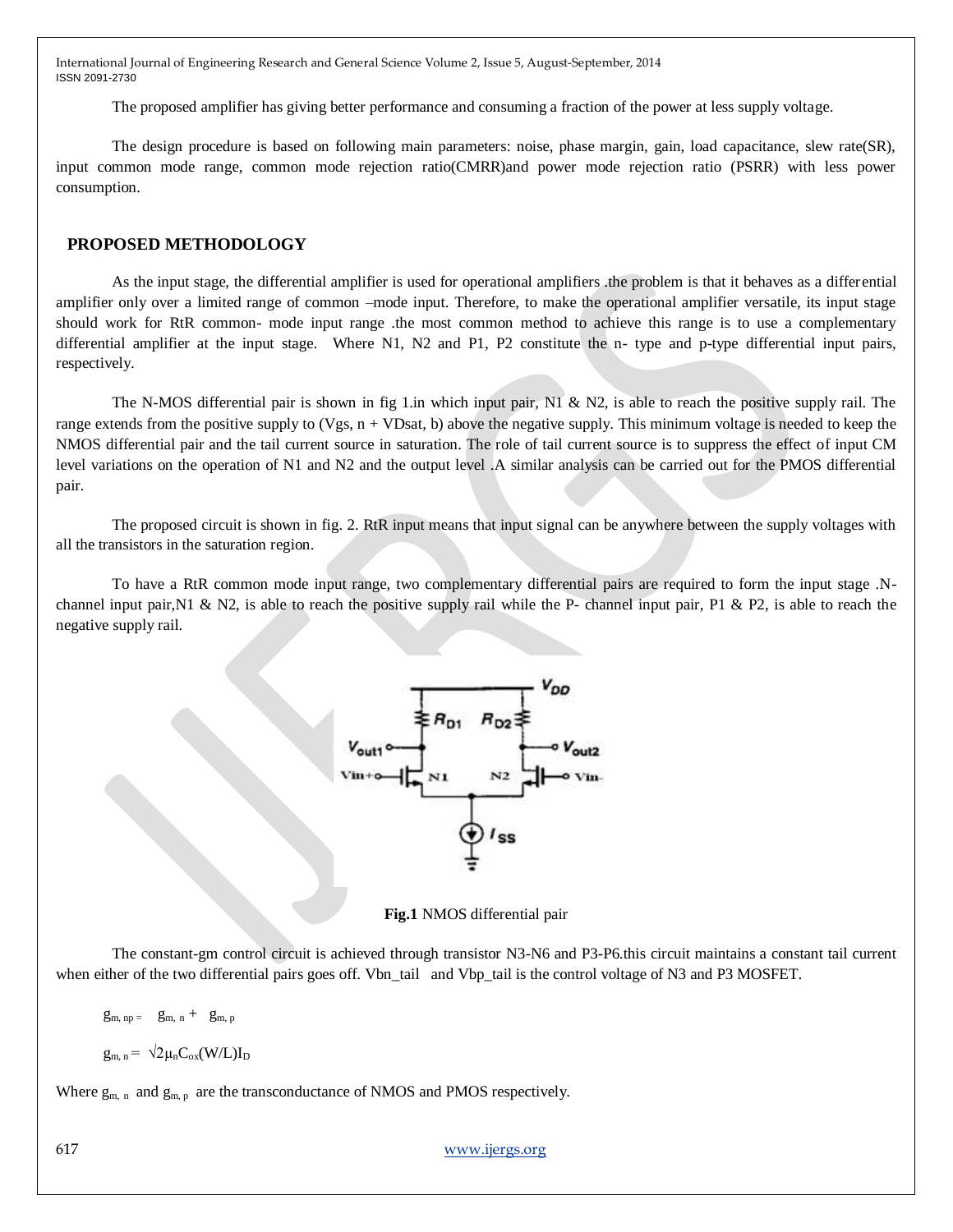In order to describe the operation of constant –gm control circuit, first, it is supposed that PMOS and NMOS differential pairs are both in operation and the transistor P3 and N3 as the tail current source provide the same current for PMOS and NMOS differential pairs respectively.

The constant gm circuit (P4-P6) and (N4-N6) are used to control transconductance. Through adjusting the ratio of width to length of the input differential pairs, the tail current can be kept constant and stable. The input differential pairs are kept biased in saturation region under all conditions [18].



**Fig .2** Proposed rail to rail OTA

# **SIMULATION AND RESULT**

The proposed rail to rail operational transconductance amplifier is operates with 1.6v power supply and fabricated in a standard 45nm CMOS process with 9.04uA current consumption. The proposed amplifier has giving better performance and consuming a fraction of the power 15uW at less power supply.

The gain of proposed RtR is 76.6 dB, phase margin 38.03 (deg), slew rate is 200(V/us), CMRR is 82.66dB and PSRR is 87.67 dB. Simulation result summary is shown in below table I.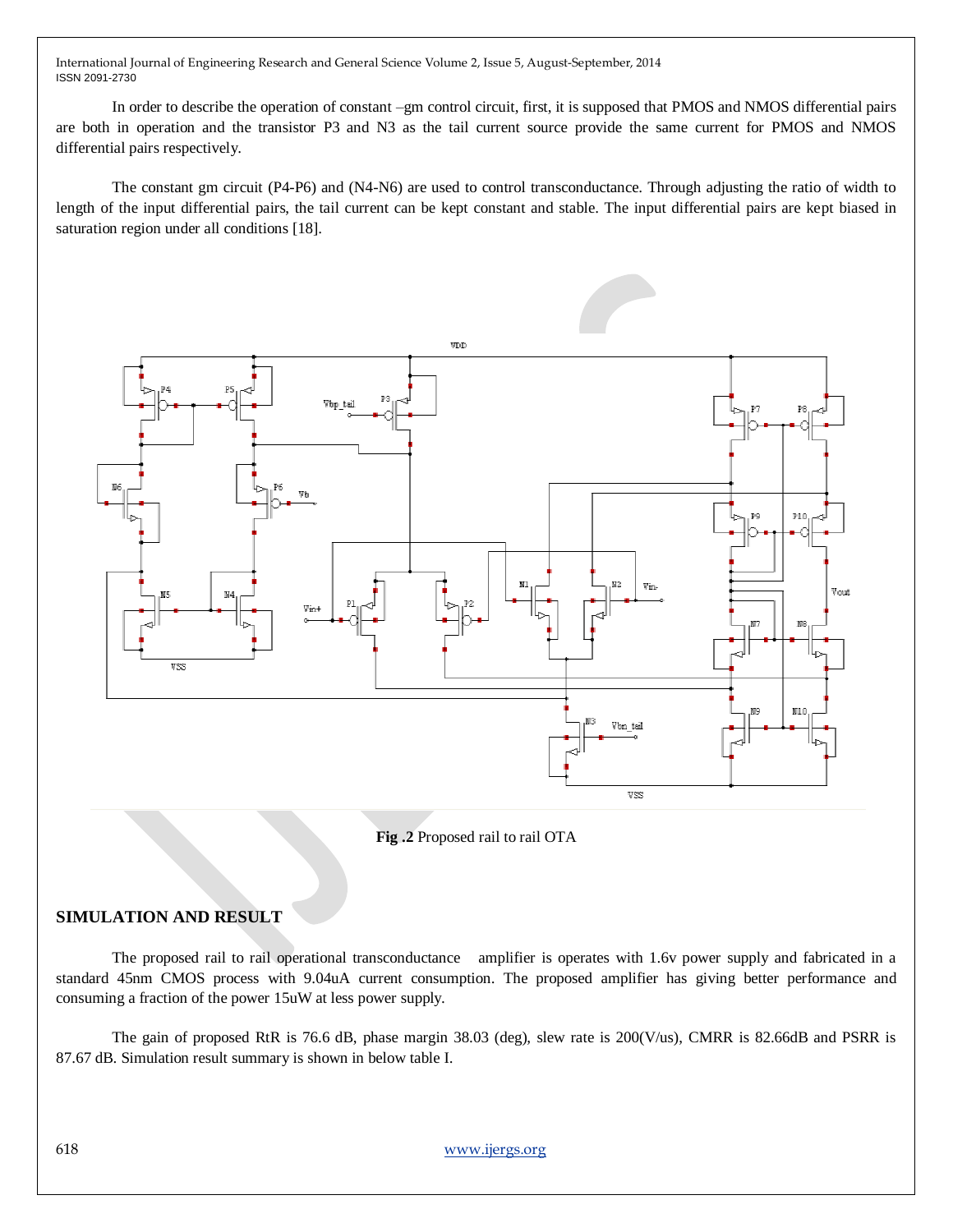

**Fig.3.** Gain (dB) and Phase Margin (deg) Versus Frequency (Hz)

| <b>Design</b>                   | <b>Result</b> |
|---------------------------------|---------------|
| technology                      | 45nm          |
| Slew rate $(V/us)$              | 200           |
| CMRR(dB)                        | 82.66         |
| Gain(dB)                        | 76.6          |
| Phase margin(deg)               | 38.03         |
| Supply voltage                  | 1.6v          |
| Figure of merit(FOM) (MHZpF/mA) | 3676.59       |
| Maximum output current (uA)     | 4.1           |
| PSRR(dB)                        | 87.67         |
| Power consumption (uW)          | 15.04         |
| GBW(MHz)                        | 331.2         |

# **Table I Simulation Result Summary**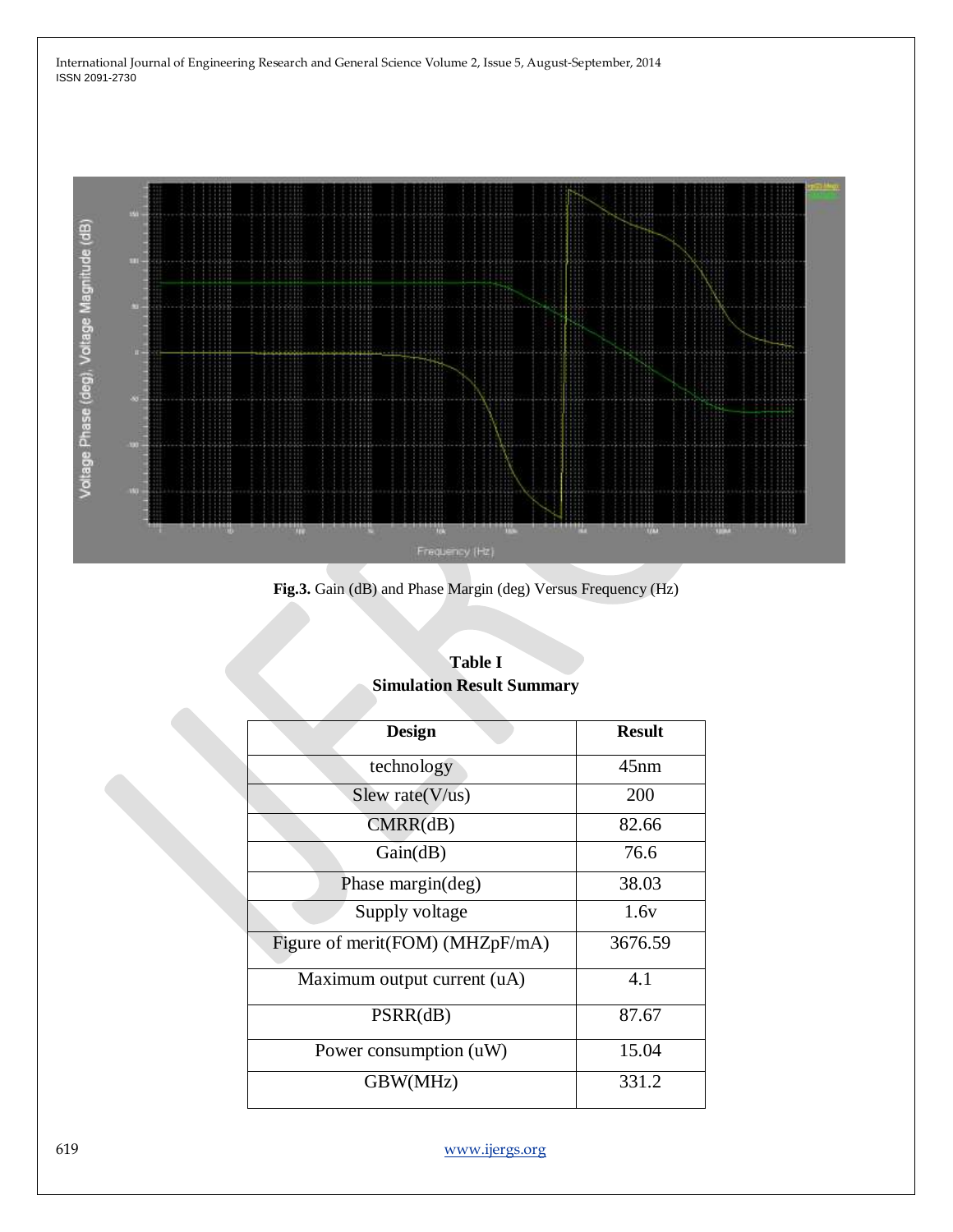# **CONCLUSION**

Operational amplifiers input stages utilize a single differential pair have a common mode input range that extends to only one rail. This limits the application of operational amplifiers. An RtR common mode input range is a desirable characteristic for the input stage which makes op-amp more versatile. This characteristic can be achieved using a compound differential pair structure called the complementary differential pair (both NMOS and PMOS differential pair).

The proposed RtR OTA does not require an extra circuit which reduces design complexity, area and power consumption. It has been demonstrated that the proposed circuit can boost the gain, phase margin, slew rate, CMRR, PSRR using 1.6 supply voltages.

#### **REFERENCES:**

[1] Suparshya Bbu Sukhavasi, Susrutha Babu Sukhavasi, Dr. Habibulla Khan ,S R Sastry Kalavakolanu, Vijaya Bhaskar Madivada ,Lakshmi Narayana Thalluri, "Design Of Low Power Operational Amplifier By Compensating The Input Stage",International Journal Of Enginnering Research And Applications (IJERA),VOL.2,PP.1283-1287,Mar-April 2012.

[2] Razavi, B. Design of analog CMOS integrated circuits.McGraw-Hill (2001).

[3] F. Roewer and U. kleine, "A Novel Class of Complementary Folded-Cascode Opamps for Low Voltage," Circuits, VOL. 37, NO. 8, August 2002.

[4] Laber, C. A., & Gray, P. R. (1988). " A positive transconductance amplifier with applications to high high-Q CMOS switchedcapacitor filters," IEEE Journal of Solid State Circuits, 23(6), 1370–1378.

[5] Lloyd, J.; Hae-Seung Lee. "A CMOS op amp with fully differential gain enhancement" IEEE Transaction on Circuit and System II Analog and Digital Signal Processing,Vol. 41, NO. 3, MARCH 1994.

[6] Soni.H, Dhavse.N, "Design of Operational Transconductance Amplifier using 0.35μm technology", International Journal of Wisdom Based Computing vol 1, pp28-31, 2011.

[7] Razavi.B, "Design of Analog CMOS Integrated Circuits", publisher McGraw-Hill, 2000.

[8] Sudhir.M.Mallya, Joseph.H.Nevin, "Design Procedures for a fully differential Folded Cascode CMOS operational Amplifier", IEEE Journal of Solid-State Circuits, Vol.24, No.6, December 1989, pp 1737- 1740.

[9] Katsufumi Nakamura and L. Richard Carley, "A Current – based positive-feedback technique for efficient cascode bootstrapping", Symposium on VLSI Circuits Digest Technical Papers, May 1991, pp 107-108.

[10] K.Nakamura and L.R. Carley, "An enhanced fully differential folded cascode op-amp", IEEE Journal of Solid-State Circuits, Vol.27, No.4 APR.1992. pp.563-568.

[11] RidaS.Assaad and Jose Silva-Martinez, "The Recycling folded cascode: A general enhancement of the folded cascode amplifier", IEEE Journal of Solid State Circuits, Vol.44, No.9, September 2009, pp 2535-2542.

[12] Y.L.Li, K.F.Han, X.Tan, N.Yan, and H.Min, "Transconductance enhancement method for operational transconductance amplifiers", IET Electronics Letters, Vol.46, No.9, September 2010, pp 1321-1322.

[13] Abhay Pratap Singh, Sunil Kumar Pandey, Manish Kumar, "Operational Transconductance Amplifier For Low Frequency Application," International Journal Computer Technology & Applications, Vol.3 (3), May-June 2012.

[14] Sansen, Analog design essentials, Springer, Dordrecht, The Netherlands, 2006.